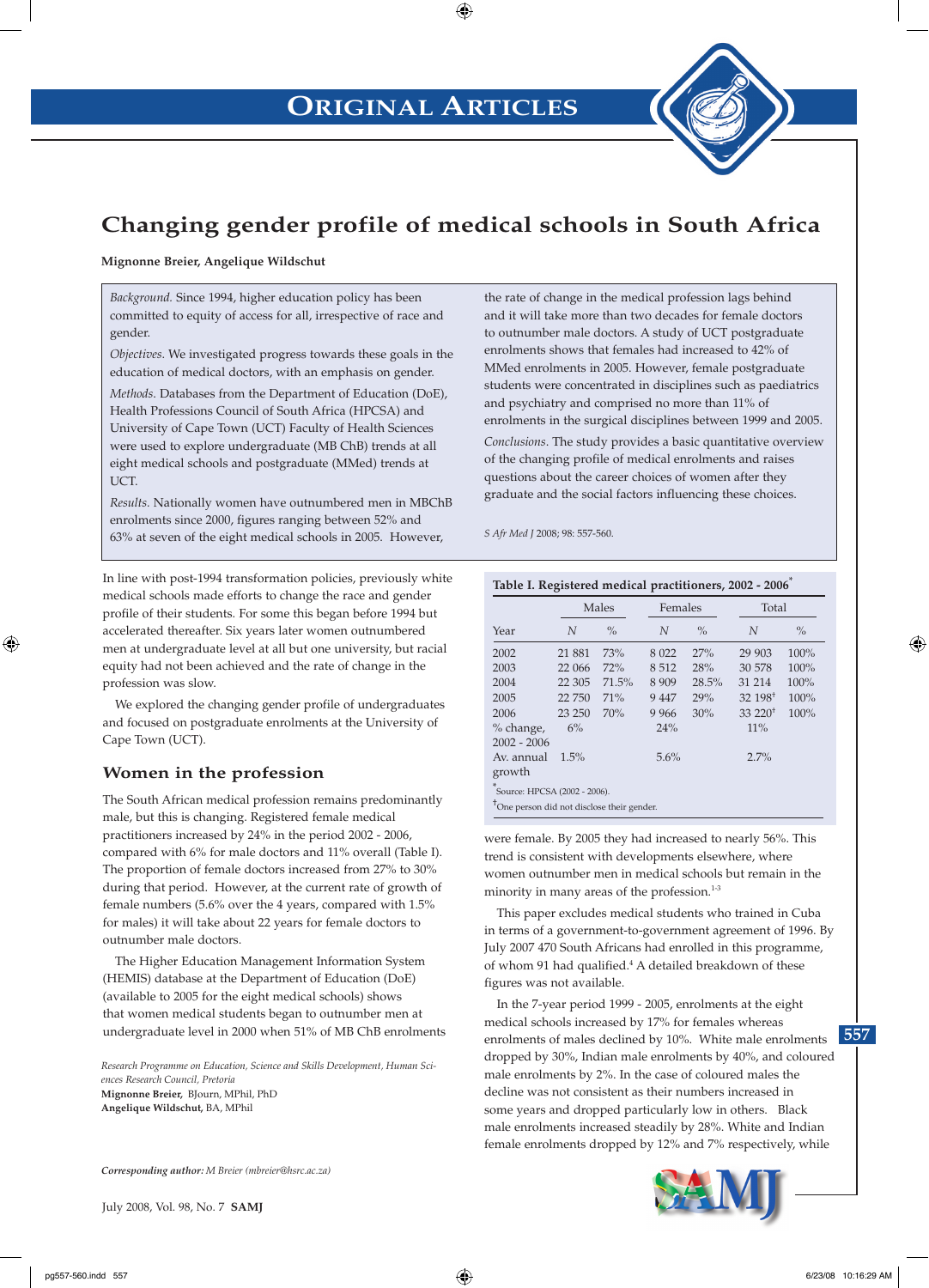

⊕

coloured female enrolments almost doubled and black female enrolments increased by nearly two-thirds (Table II).

Black enrolments (male and female) increased from 33% to 45% of total enrolments and coloured enrolments increased from 6% to 8%, while Indian enrolments dropped from 20% to 15% and white enrolments from 41% to 32%. White females comprised the largest group in the 1999 cohort (22%), but had decreased to 19% by 2005. Black females increased from 15% to 23%, forming the largest group in 2005, followed by black males (from 18% to 22%).

The University of Limpopo (UL) (previously Medunsa) was the only university to have a higher proportion of males than females, although by 2005 their proportion had dropped to 57% from 61% in 1999. UCT had the highest proportion of females in 1999 (56%) and this increased to 63% in 2005.

The largest percentage increases were for whites at UL, but the numbers were low: white females increased 10-fold from 2 to 21 from 1999 to 2005 and white males 6-fold from 5 to 30. At the University of KwaZulu-Natal (UKZN), another historically black university (HBU), white females nearly doubled (from 19 to 34). At the third HBU (Walter Sisulu University (WSU), previously University of Transkei) numbers of whites dropped from 4 to 2 (white males) and from 1 to 0 (white females).

The next largest increases were for black students at the historically white Afrikaans universities. Stellenbosch University (SU) increased its black female students 7-fold from 7 to 54 and its male students from 8 to 34. The University of Pretoria (UP) doubled its black males from 57 to 117 and more than tripled the numbers of black females from 65 to 212. The University of the Free State (UFS) nearly doubled its numbers of black males from 58 to 112 and nearly tripled its black female numbers from 38 to 98. Nonetheless, the proportions of these groups remained low and at these universities white females remained the largest single grouping.

Proportions of black students increased at all the universities, while proportions of whites dropped. However, blacks remained in the majority at the historically black medical schools (UL, KZN and WSU, where they formed 88%, 63% and 83% of enrolments, respectively). Whites remained the majority grouping in all the historically white schools bar UCT, where the proportion of blacks in 2005, at 35%, was 3% higher than that of whites. SU had the highest proportion of coloured students (26%) in 2005 and the University of the Witwatersrand (Wits) the highest proportion of Indians (28%).

While there is a higher proportion of female MB ChB students than women in the country as a whole (56% compared with 52% in 2005), the proportion of black students remains unrepresentative. According to the 2001 Census, South Africa was approximately 79% black, 8.9% coloured, 2.5% Indian and 9.6% white.<sup>5</sup> In contrast, the 2005 cohort of medical undergraduates was 45% black, 8% coloured, 15% Indian and 32% white.

Nonetheless, there have been rapid advances towards equity considering the legacy of apartheid education and the racial breakdown of matric results, where Indian and white candidates outperform black and coloured candidates. Figures for 2006 from the DoE show that only 12% of the black candidates and 17% of the coloured candidates passed the Senior Certificate examination with the minimum requirement to enter a university, compared with 55% of the Indian and 53% of the white candidates. Blacks comprised 83% of the candidates but only 77% of those who passed and only 59% of those who passed with endorsement. Whites formed 8% of the total who wrote, 12% of the total who passed and 26% of the total who passed with endorsement.

However, blacks continue to form the greatest number of matriculants with endorsement. The 59% translates into 51 070 students out of 86 164, a proportion that is still not reflected in the medical school enrolments because many of these matriculants have not met the further academic criteria for entrance imposed by medical schools, which generally receive many more applications than they can admit. These additional criteria include high grades in mathematics and science and performance in additional placement tests. For this reason some universities have introduced differential criteria for different population groups (with lower academic criteria for blacks and coloureds) as well as academic support programmes in an attempt to ensure access for the most historically disadvantaged groups.

## **Race and gender at postgraduate level: the case of UCT**

At UCT medical school we found that proportions of postgraduate women students were far lower than at undergraduate level, but their numbers were increasing rapidly thanks to a transformation programme.

Between 1999 and 2005 women students increased from 28% to 42% of MMed enrolments and male students declined from 73% to 58%. Black male MMed enrolments increased by 43% (from 37 to 53 students, although they peaked at 61 in 2002). Black females increased steadily from 9 to 34 (278%). There were the same number of coloured males in 2005 as in 1999 (17), but the numbers fluctuated from year to year with a peak of 26 in 2000. Coloured females increased from 9 to 19 (111%). Indian males decreased from 31 to 27 (13%) while Indian females increased by 80% from 10 to 18. White males dropped 37% from 227 to 143 and white females increased by 11% from 91 to 101. Overall student numbers also dropped – from a total of 431 in 1999 to 415 in 2005 (a decrease of 4%).

Although female numbers at MMed level increased by nearly 50% in the 7-year period 1999 - 2005, this was not spread evenly in the 28 specialist disciplines.

In 1999 the top choices for women MMed students were psychiatry and paediatrics (18 each), anaesthesiology and medicine (13 each) and obstetrics and gynaecology (12). These

**558**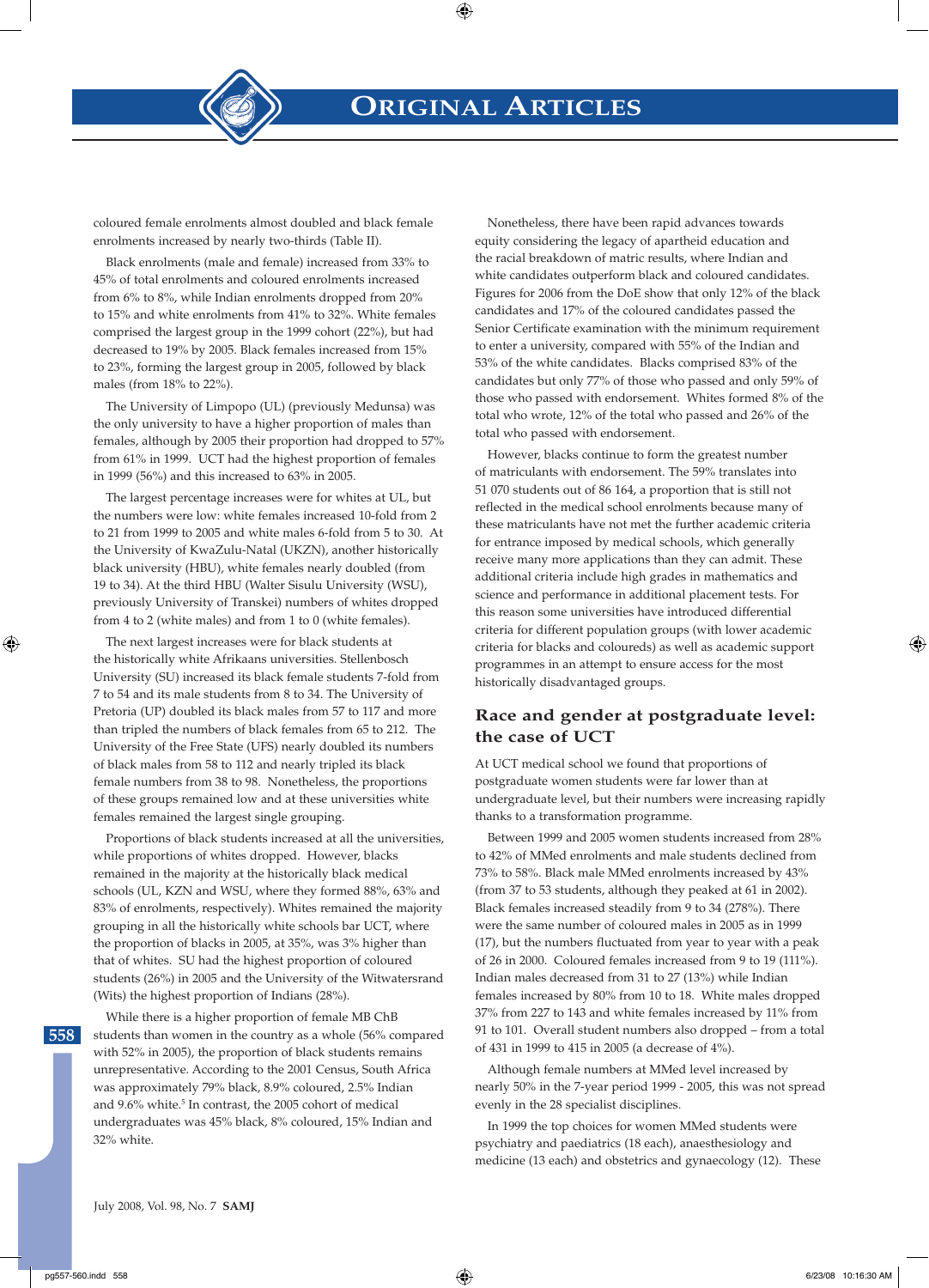# **ORIGINAL ARTICLES**



\* Source: Department of Education HEMIS, 2007.

† Total includes 2 male students whose race was not known/disclosed.

‡ Total includes 4 female students whose race was not known/disclosed.

UCT = University of Cape Town; UFS = University of the Free State; UL = University of Limpopo; KZN = University of KwaZulu-Natal; UP = University of Pretoria; SU = Stellenbosch University; WSU = Walter Sisulu University; Wits = University of the Witwatersrand.

Percentages might not add up to 100% due to rounding.



July 2008, Vol. 98, No. 7 **SAMJ**

 $\bigoplus$ 

 $\textcircled{\scriptsize{*}}$